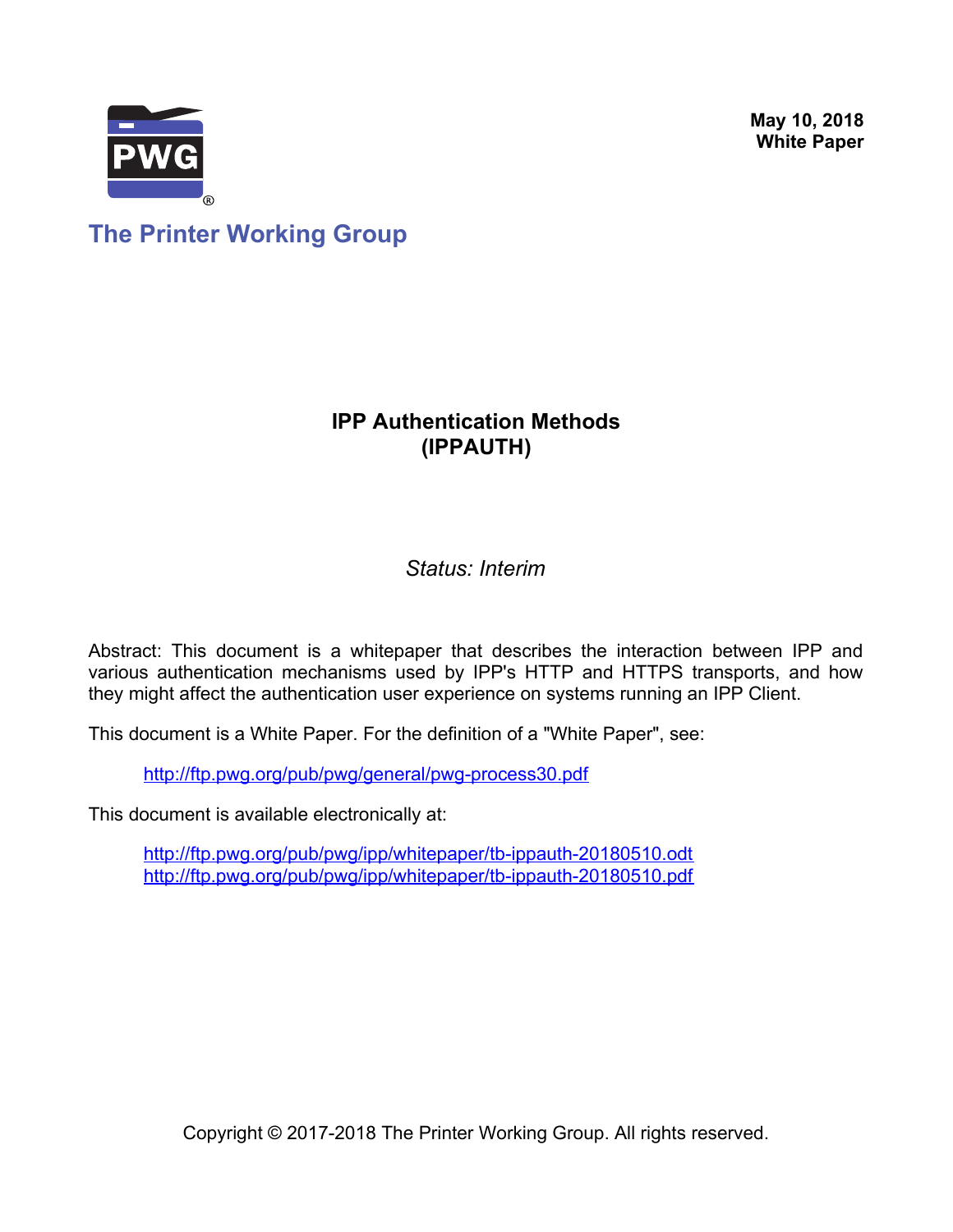Copyright © 2017-2018 The Printer Working Group. All rights reserved.

Title: IPP Authentication Methods *(IPPAUTH)*

The material contained herein is not a license, either expressed or implied, to any IPR owned or controlled by any of the authors or developers of this material or the Printer Working Group. The material contained herein is provided on an "AS IS" basis and to the maximum extent permitted by applicable law, this material is provided AS IS AND WITH ALL FAULTS, and the authors and developers of this material and the Printer Working Group and its members hereby disclaim all warranties and conditions, either expressed, implied or statutory, including, but not limited to, any (if any) implied warranties that the use of the information herein will not infringe any rights or any implied warranties of merchantability or fitness for a particular purpose.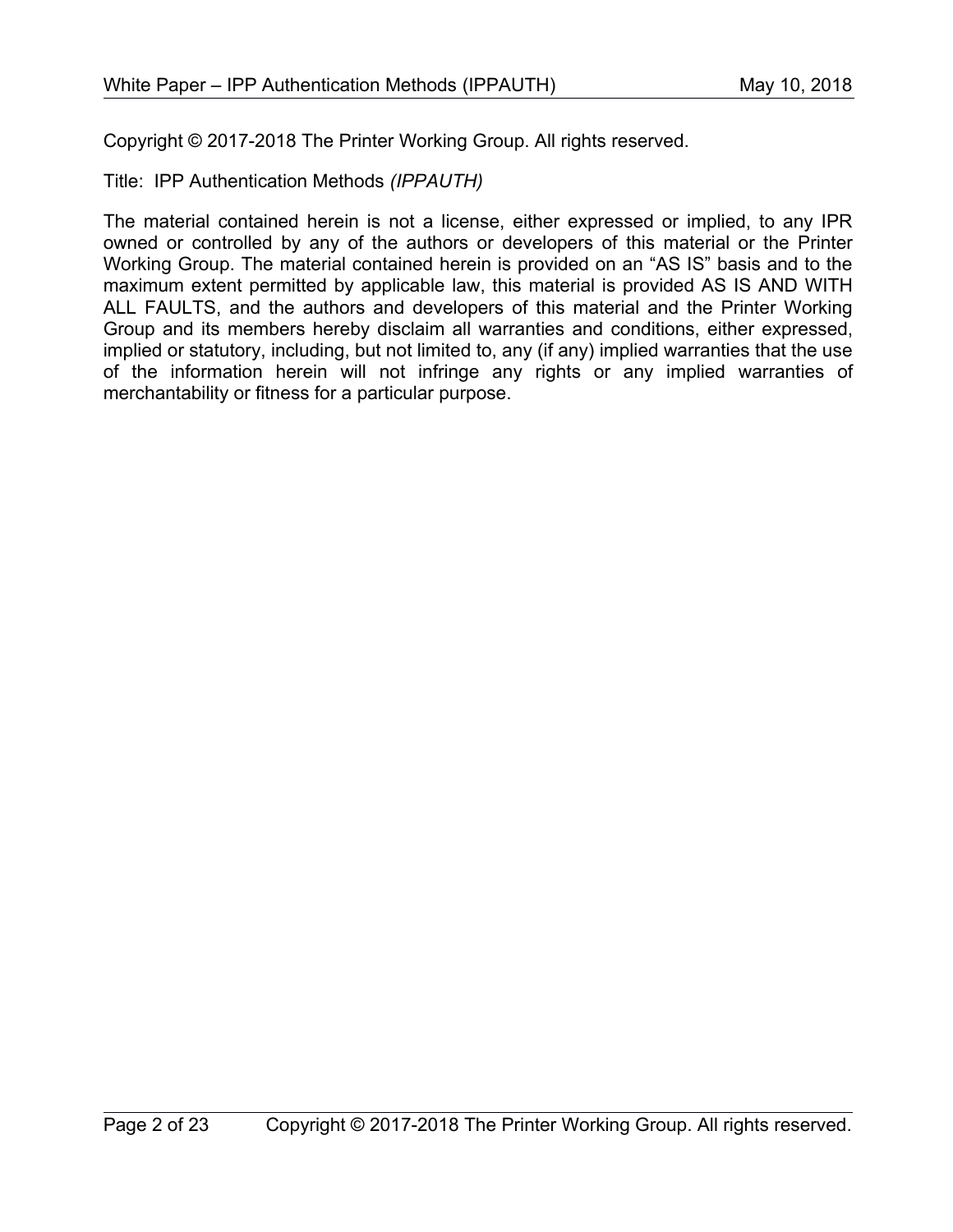## **Table of Contents**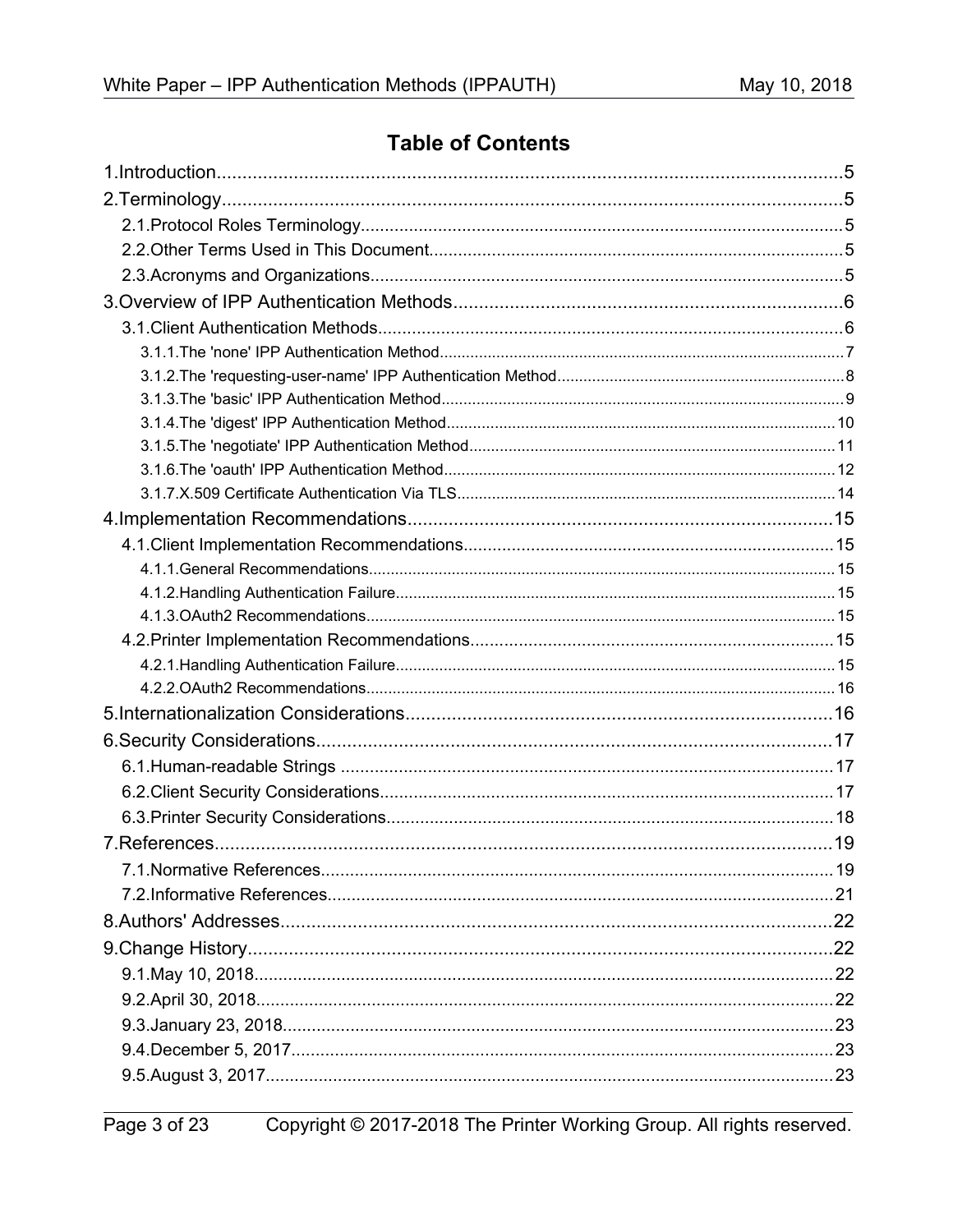## **List of Figures**

| Figure 2: Sequence diagram for the 'requesting-user-name' IPP Authentication Method8     |  |
|------------------------------------------------------------------------------------------|--|
|                                                                                          |  |
|                                                                                          |  |
| Figure 5: Sequence diagram for the 'negotiate' IPP Authentication Method11               |  |
|                                                                                          |  |
| Figure 7: Sequence diagram for the hybrid 'oauth' / 'digest' IPP Authentication Method13 |  |
| Figure 8: Sequence diagram for X.509 Certificate Authentication Via TLS14                |  |

## **List of Tables**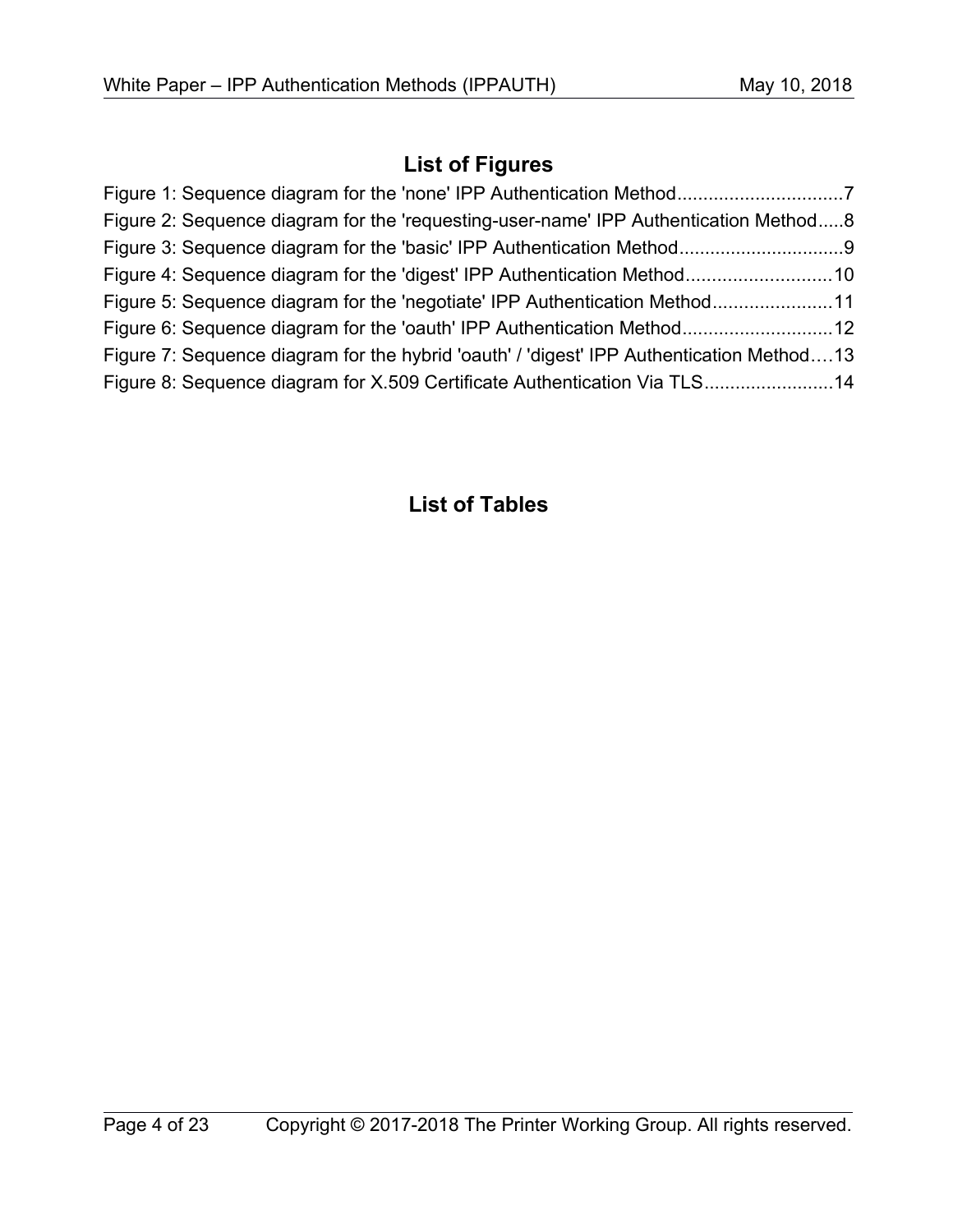# **1. Introduction**

The Internet Printing Protocol (hereafter, IPP) uses HTTP as its underlying transport [\[RFC8010\].](#page-19-0) When an IPP Printer is configured to limit access to its services to only those Clients operated by an authorized User, it challenges the User's Client by employing one of the HTTP authentication methods. But an IPP Client isn't usually a typical HTTP User Agent (e.g. it isn't a commonly used Web browser). This white paper examines the common HTTP authentication methods employed today and outlines limits, constraints and conventions that ought to be considered when implementing support for one of these different HTTP authentication methods to ensure a high quality printing user experience.

# **2. Terminology**

## **2.1. Protocol Roles Terminology**

This document defines the following protocol roles in order to specify unambiguous conformance requirements:

*Client*: Initiator of outgoing IPP session requests and sender of outgoing IPP operation requests (Hypertext Transfer Protocol -- HTTP/1.1 [\[RFC7230\]](#page-19-1) User Agent).

*Printer*: Listener for incoming IPP session requests and receiver of incoming IPP operation requests (Hypertext Transfer Protocol -- HTTP/1.1 [\[RFC7230\]](#page-19-1) Server) that represents one or more Physical Devices or a Logical Device.

## **2.2. Other Terms Used in This Document**

User: A person or automata using a Client to communicate with a Printer.

### **2.3. Acronyms and Organizations**

*IANA*: Internet Assigned Numbers Authority,<http://www.iana.org/>

*IETF*: Internet Engineering Task Force,<http://www.ietf.org/>

*ISO*: International Organization for Standardization,<http://www.iso.org/>

PWG: Printer Working Group,<http://www.pwg.org/>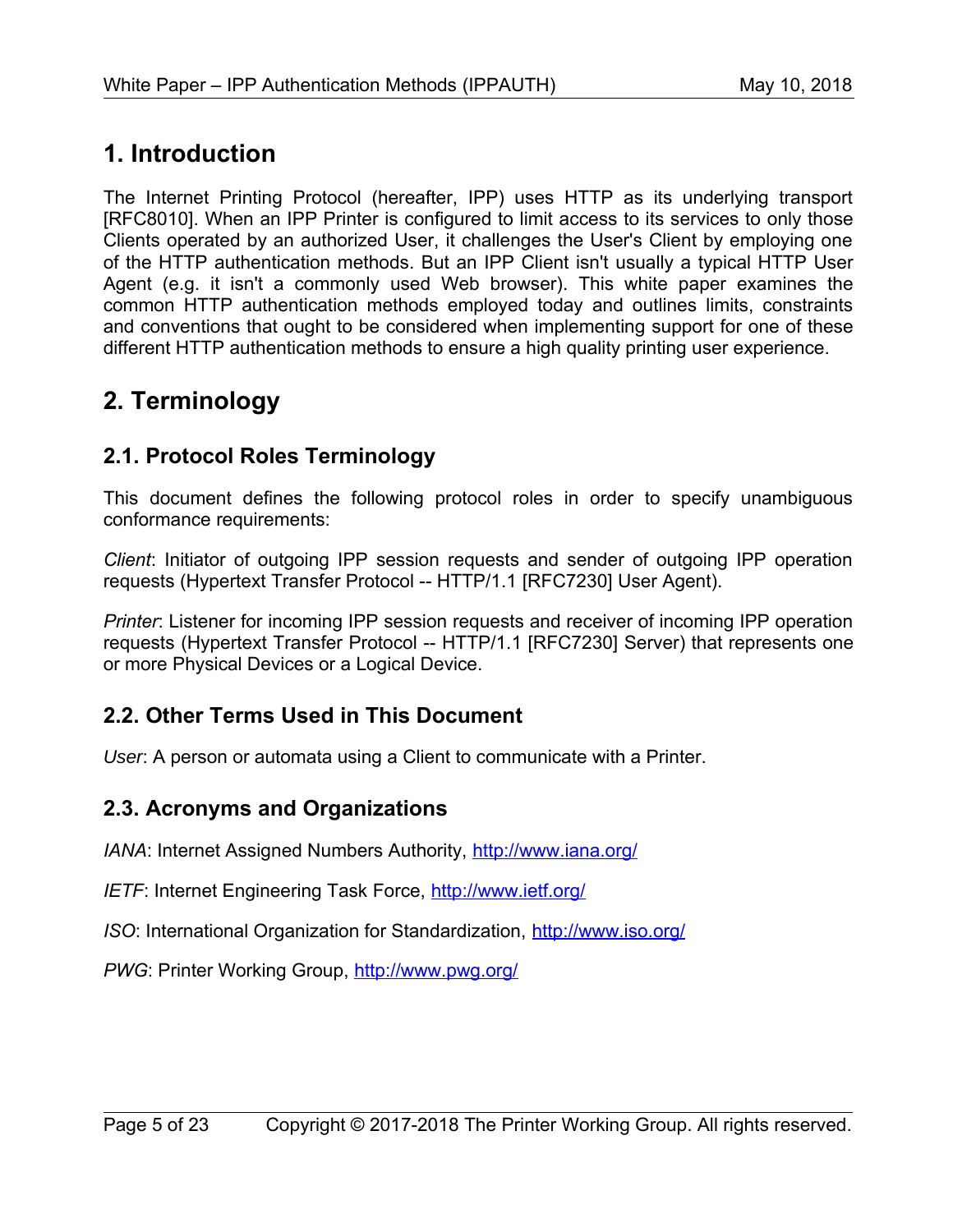# **3. Overview of IPP Authentication Methods**

This white paper describes how various HTTP based authentication systems integrate into IPP communications between a Client and a Printer. Although the authentication protocols themselves do not need to change to be integrated into IPP communications, the IPP Client is not a Web browser, so some considerations must be made by IPP Client implementors. The "uri-authentication-supported" attribute [\[RFC8011\]](#page-19-2) Printer Description attribute indicates the authentication systems supported by the Printer.

## **3.1. Client Authentication Methods**

An IPP Printer specifies its supported authentication methods via several IPP attributes. The "uri-authentication-supported" attribute [\[RFC8011\]](#page-19-2) indicates the authentication method used for a corresponding URI in "printer-uri-supported" [\[RFC8011\].](#page-19-2) The "xri-authentication" member attribute of "printer-xri-supported" [\[RFC3380\]](#page-18-0) specifies the same corresponding values, if the Printer implements the "printer-xri-supported" attribute.

A Printer uses the "authenticated identity" or the "most authenticated user" [\[RFC8011\]](#page-19-2) to allow access to capabilities such as operations, resources, and attributes. Authentication is the process of establishing some level of trust that an entity is who or what they are claiming to be. In some cases, the Printer is not directly involved in the authentication process, and may not be directly aware of the Client's or Client User's identity following authentication. In these cases, the Printer might still need to acquire the Client's or Client User's identity in order to accurately document the User's identity in the Job Object's Job Description attributes, or supporting IPP operations such as Get-User-Printer-Attributes [\[IPPGUPA\]](#page-20-0) that depend on the Client's or Client User's identity to provide meaningfully filtered operation responses.

Each of the authentication method keywords currently registered for "uri-authenticationsupported" is described below, with an accompanying sequence diagram for illustration purposes, as well as a discussion of each method's advantages and shortcomings.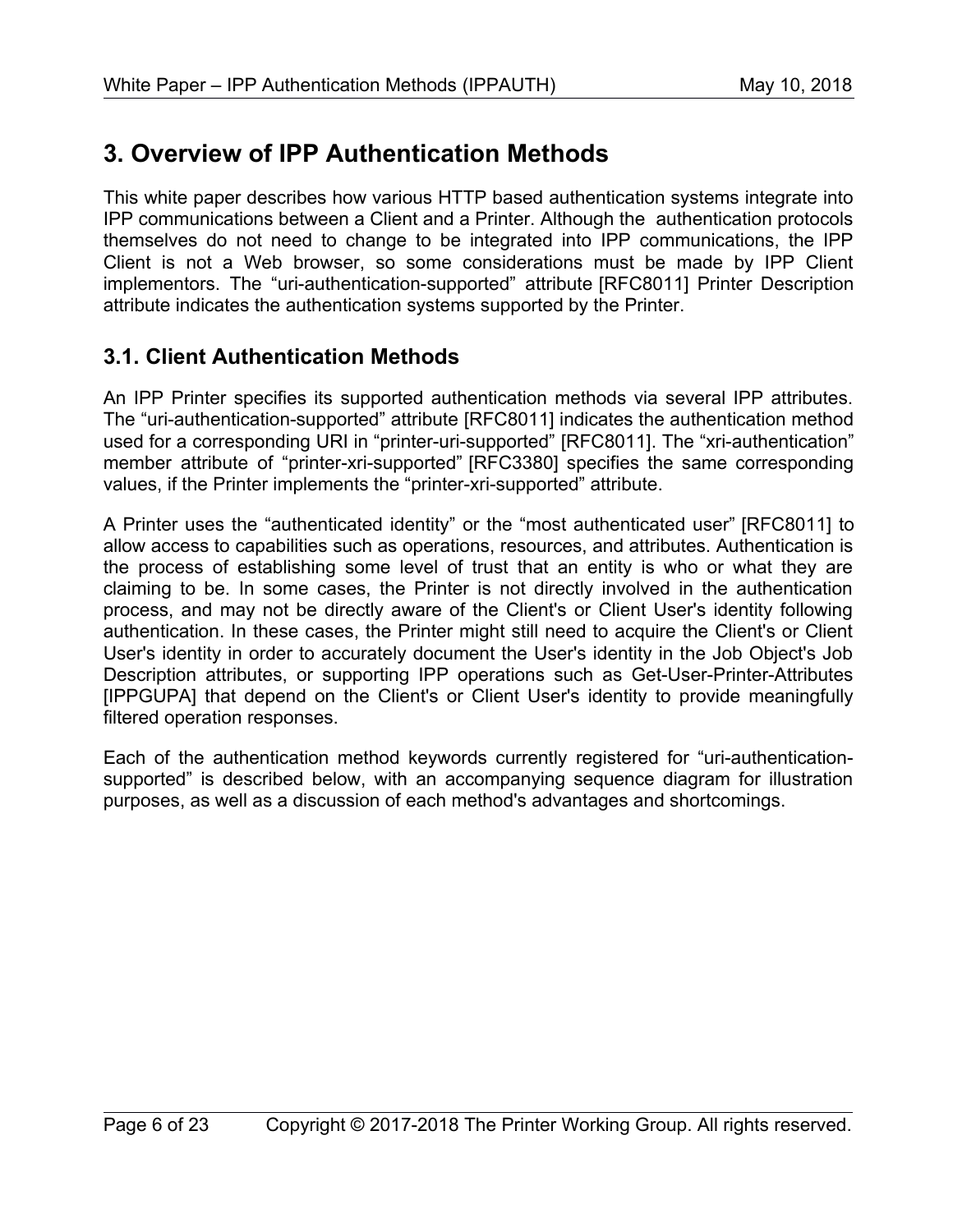#### **3.1.1. The 'none' IPP Authentication Method**

The 'none' IPP Authentication Method [\[RFC8011\]](#page-19-2) very simply indicates that the receiving Printer is provided no method whatsoever to determine the identity of the User who is operating the Client that is making IPP operation requests. The user name for the operation is assumed to be 'anonymous'. This method is not recommended unless the Printer's operator has the objective of providing an anonymous print service. In most cases, the Client SHOULD provide the "requesting-user-name" operation attribute, as described in section [3.1.2.](#page-7-0)

[Figure 1](#page-6-0) illustrates how the 'none' authentication method can be integrated into an IPP operation request.



<span id="page-6-0"></span>*Figure 1: Sequence diagram for the 'none' IPP Authentication Method*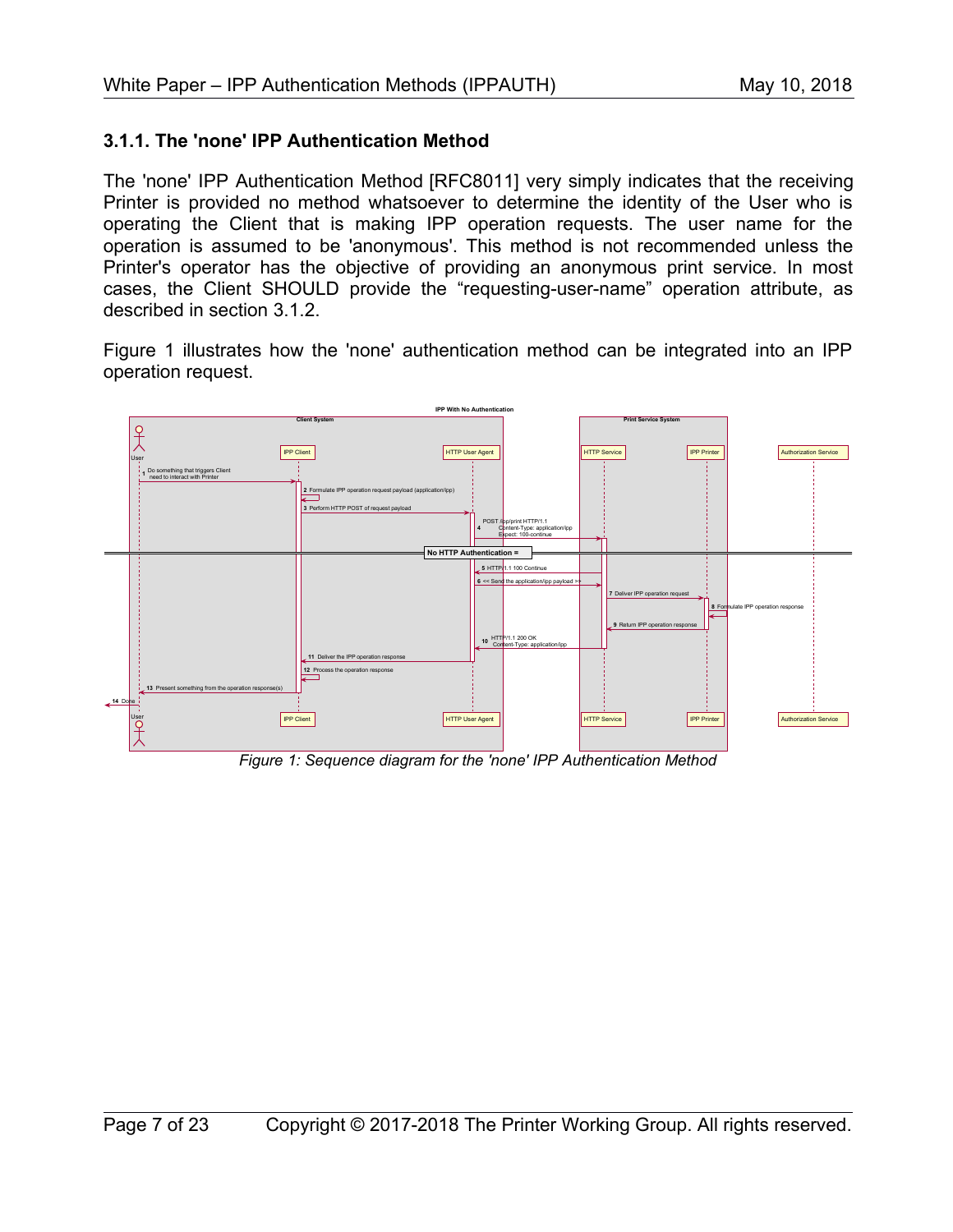#### <span id="page-7-0"></span>**3.1.2. The 'requesting-user-name' IPP Authentication Method**

In the 'requesting-user-name' IPP Authentication Method [\[RFC8011\],](#page-19-2) the Client MUST provides the "requesting-user-name" operation attribute [\[RFC8011\]](#page-19-2) in its IPP operation request. The Printer uses this unauthenticated name as the identity of the actor operating the Client. This method is not recommended since there is no actual authentication performed as there is no credential provided to prove the identity claimed in the "requesting-user-name".

[Figure 2](#page-7-1) illustrates how the 'requesting-user-name' authentication method can be integrated into an IPP operation request.



<span id="page-7-1"></span>*Figure 2: Sequence diagram for the 'requesting-user-name' IPP Authentication Method*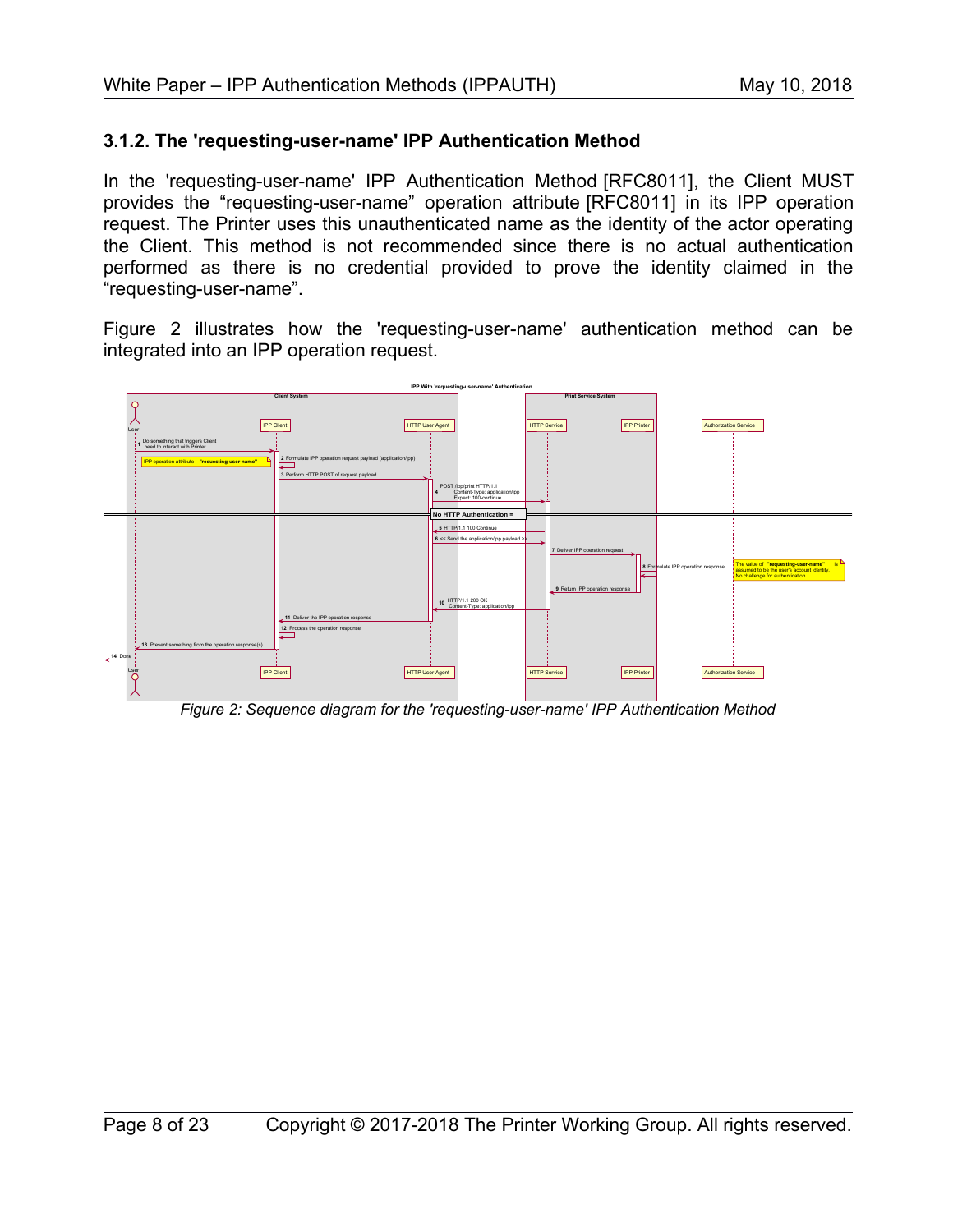#### **3.1.3. The 'basic' IPP Authentication Method**

The 'basic' IPP Authentication Method uses HTTP Basic authentication scheme [\[RFC7617\].](#page-19-3) It is employed in IPP in much the same way that it is employed in conventional HTTP workflows using a Web browser. When the IPP Client encounters an HTTP 401 Unauthorized response, it evaluates whether it supports the authentication method identified by the value of the "WWW-Authenticated" header in the response. In this case, if it supports 'basic', it will present UI asking the User to provide username and password credentials that may be used to authenticate with the HTTP Server providing access to the IPP Printer. If the HTTP Server successfully authenticates that set of credentials, then the IPP operation request is passed on to the IPP Printer, which responds as usual.

[Figure 3](#page-8-0) illustrates how the 'basic' authentication method can be integrated into an IPP operation request.



<span id="page-8-0"></span>*Figure 3: Sequence diagram for the 'basic' IPP Authentication Method*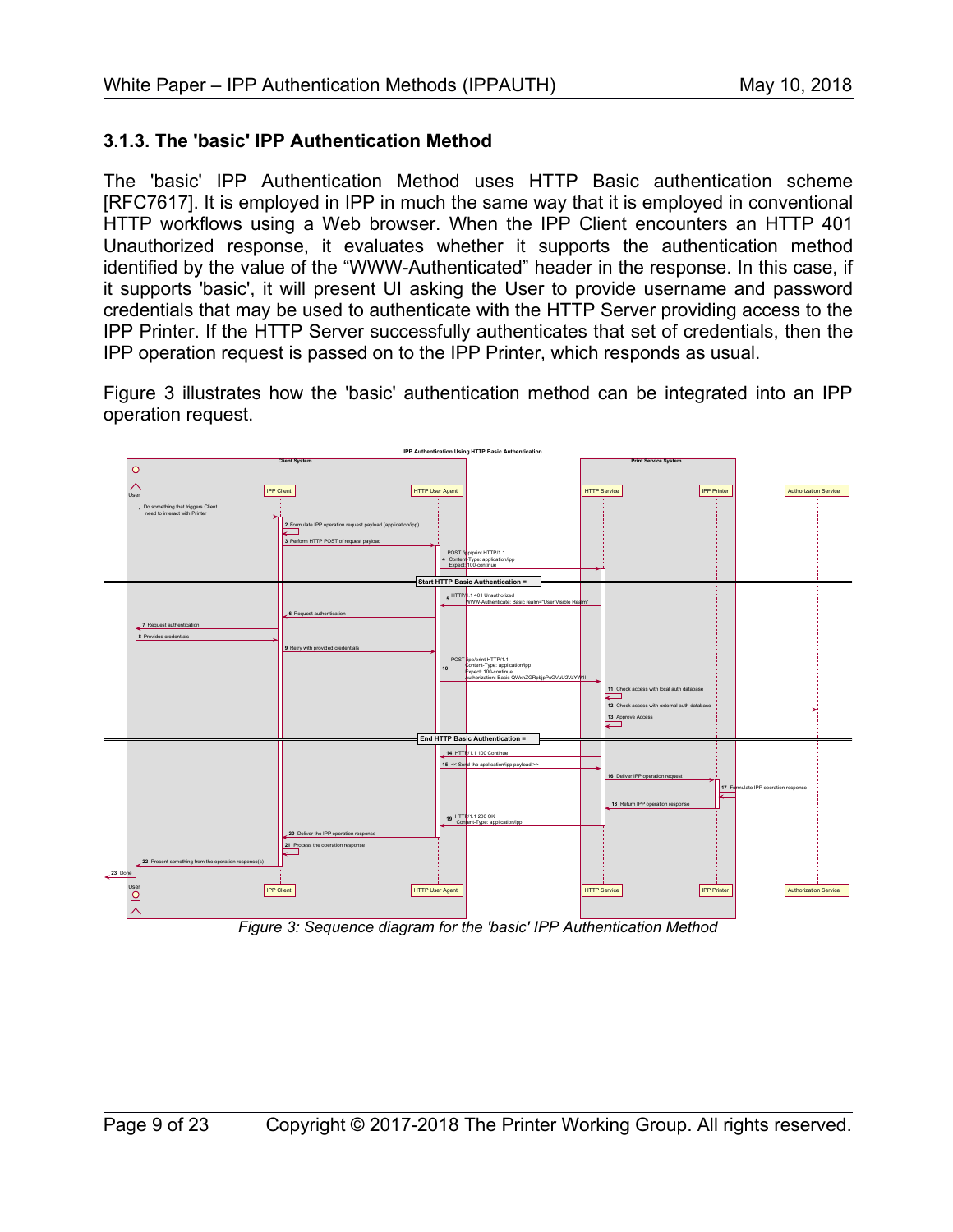#### **3.1.4. The 'digest' IPP Authentication Method**

The 'digest' IPP Authentication method uses the HTTP Digest authentication scheme [\[RFC7616\].](#page-19-4) It is employed in IPP in much the same way that it is employed in conventional HTTP workflows using a Web browser; when the IPP Client encounters an HTTP 401 Unauthorized response, it evaluates whether it supports the authentication method identified by the value of the "WWW-Authenticated" header in the response. In this case, if it supports 'digest', it will present UI asking the User to provide username and password credentials that may be used to authenticate with the HTTP Server providing access to the IPP Printer. If the HTTP Server successfully authenticates that set of credentials, then the IPP operation request is passed on to the IPP Printer, which responds as usual.

[Figure 4](#page-9-0) illustrates how the 'digest' authentication method can be integrated into an IPP operation request.



<span id="page-9-0"></span>*Figure 4: Sequence diagram for the 'digest' IPP Authentication Method*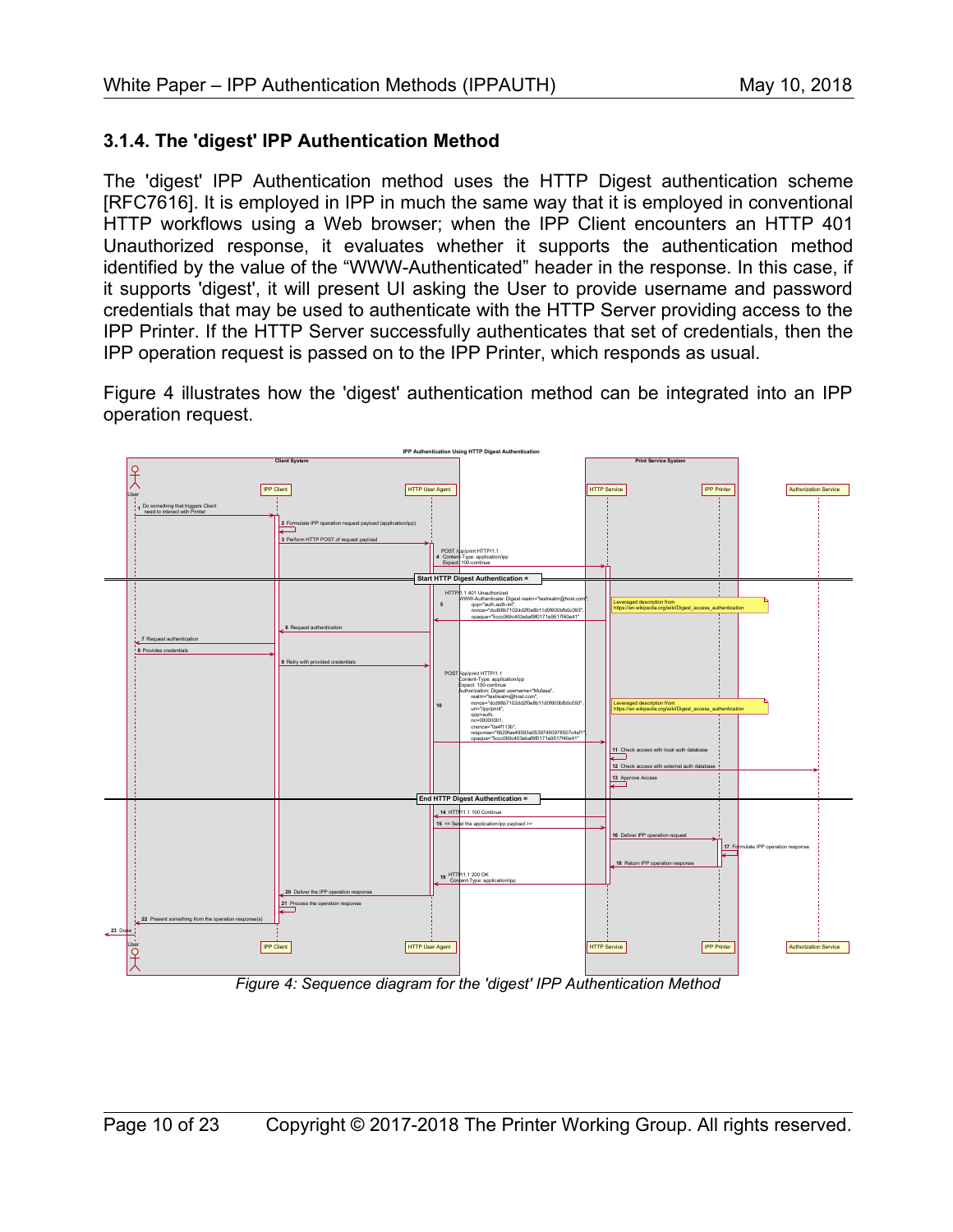#### **3.1.5. The 'negotiate' IPP Authentication Method**

The 'negotiate' IPP Authentication method uses the HTTP Negotiate authentication scheme [\[RFC4559\],](#page-19-5) which is used to support Kerberos and NTLM authentication methods with HTTP.

[Figure 5](#page-10-0) illustrates how the 'negotiate' authentication method can be integrated into an IPP operation request.



<span id="page-10-0"></span>*Figure 5: Sequence diagram for the 'negotiate' IPP Authentication Method*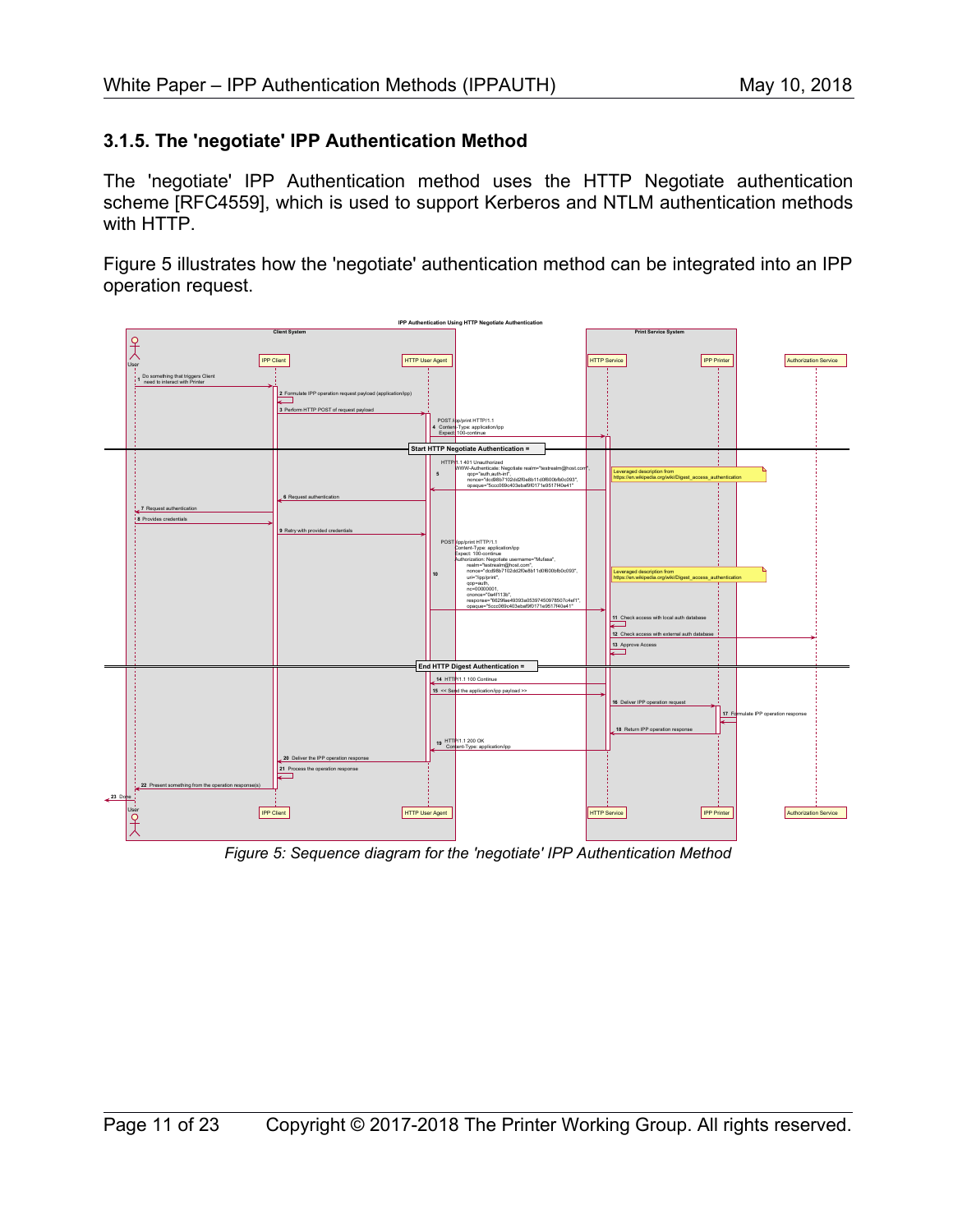#### **3.1.6. The 'oauth' IPP Authentication Method**

The 'oauth' IPP Authentication method uses the OAuth2 authentication scheme [\[RFC6749\]](#page-19-7) [\[RFC6749\]](#page-19-7) and the OAuth2 Bearer Token [\[RFC6750\].](#page-19-6) [Figure 6](#page-11-0) illustrates how the 'oauth' authentication method can be integrated into an IPP operation request.



<span id="page-11-0"></span>*Figure 6: Sequence diagram for the 'oauth' IPP Authentication Method*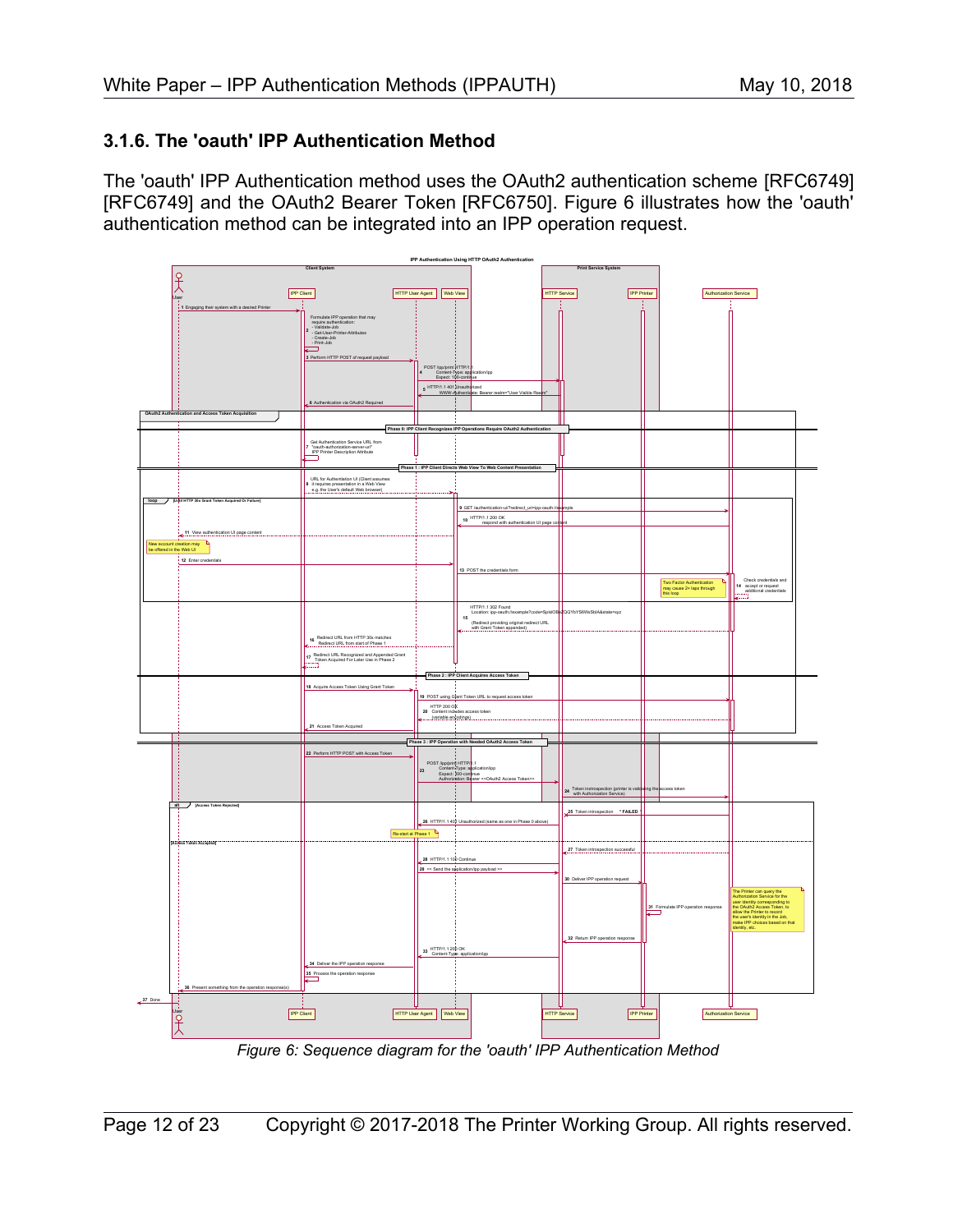In the OAuth2 process, the user experience for servicing the authentication challenge is commonly provided by "web content" (HTML etc.) presented in a "web view" (embeddable web browser). Since this can be awkward or disorienting in a print workflow, a hybrid of 'oauth' and 'basic' or 'digest' can be employed, as depicted in [Figure 7.](#page-12-0)



<span id="page-12-0"></span>*Figure 7: Sequence diagram for the hybrid 'oauth' / 'digest' IPP Authentication Method*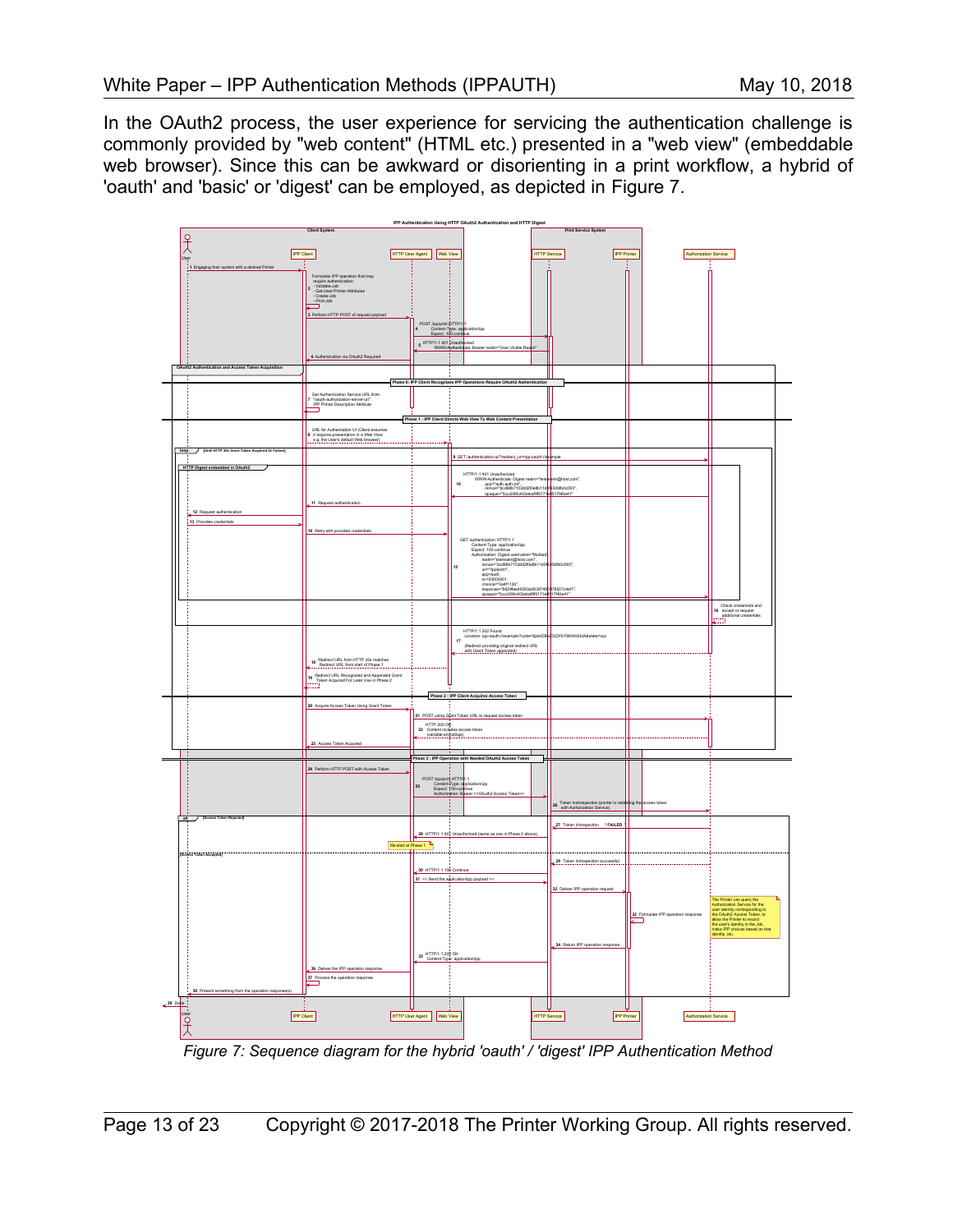#### **3.1.7. X.509 Certificate Authentication Via TLS**

Client X.509 certificate authentication in an HTTP session is achieved using the client authentication facilities of Transport Layer Security (TLS) [\[RFC5246\],](#page-19-8) the commonly used protocol for encrypting an HTTP or IPP connection [\[RFC8010\]](#page-19-0) [\[RFC8011\].](#page-19-2) The Server sends a Client Certificate Request as part of the TLS session establishment. If the Client does not provide a certificate or provides an invalid or inadequate certificate, the Server may reject the TLS session. [Figure 8](#page-13-0) illustrates how the TLS authentication method can be integrated into an IPP operation request.



<span id="page-13-0"></span>*Figure 8: Sequence diagram for X.509 Certificate Authentication Via TLS*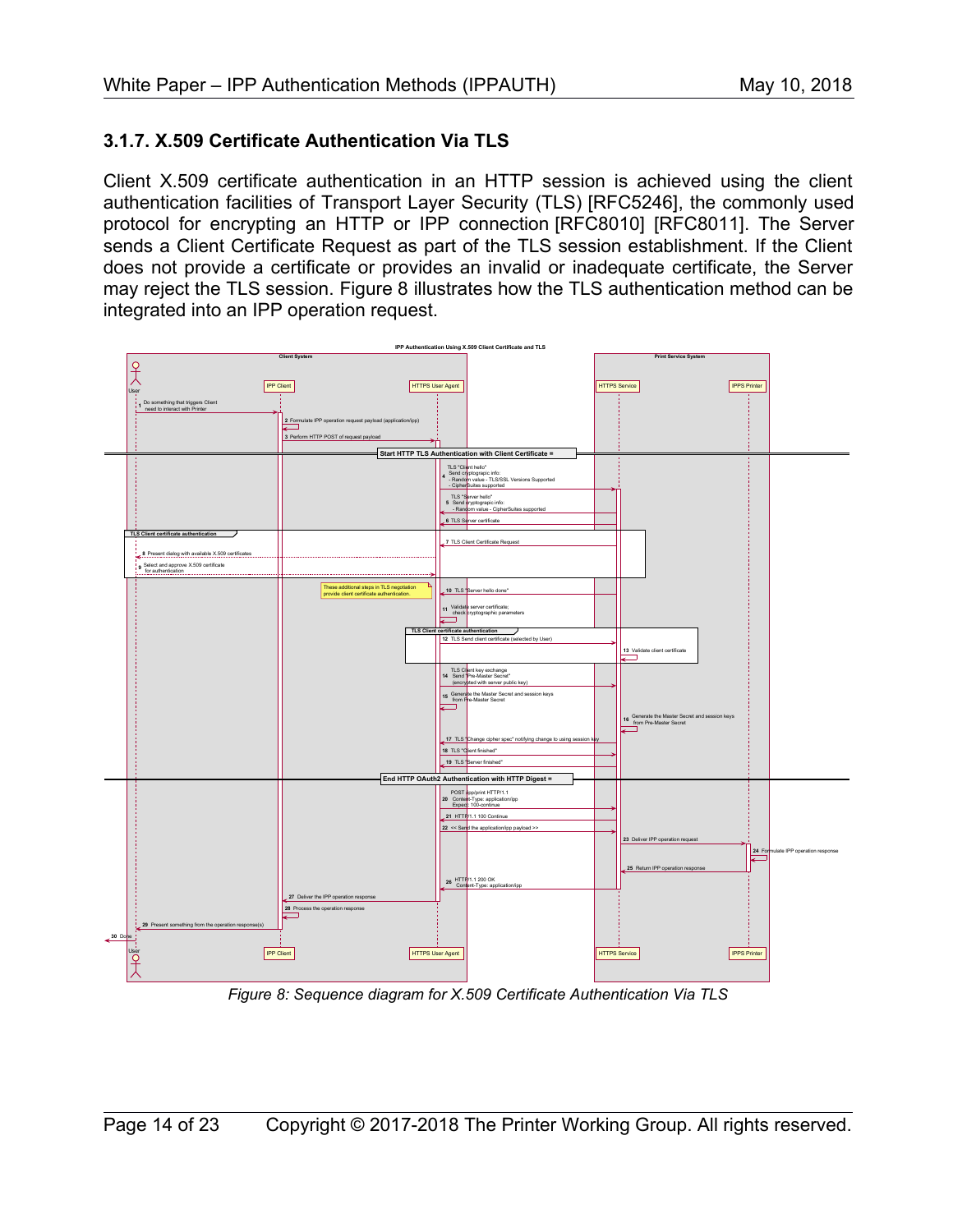# **4. Implementation Recommendations**

Provide possible technical solutions/approaches in this section. Include pros and cons for each technical solution or approach. Include references to specific protocols and/or data models when appropriate. Include mapping and gateway considerations when appropriate.

### **4.1. Client Implementation Recommendations**

#### **4.1.1. General Recommendations**

A Client SHOULD limit the number of additional windows presented to the user during the course of an authentication workflow, to avoid causing a fragmented, disruptive user experience.

#### **4.1.2. Handling Authentication Failure**

If a Printer rejects authentication credentials provided by a Client in response to an authentication challenge following an IPP operation request, the Printer MAY return an IPP operation response. If it does not, and the connection is left open, it SHOULD treat the connection the same way it handles a stalled connection, and close it after a reasonably brief amount of time.

#### **4.1.3. OAuth2 Recommendations**

The OAuth2 authorization service may have a complicated user presentation. If possible, select a presentation alternative that is the least complicated or the most similar to the user experience provided for older authentication methods (HTTP Basic or HTTP Digest) that may be more familiar to the user.

### **4.2. Printer Implementation Recommendations**

#### **4.2.1. Handling Authentication Failure**

If a Printer receives an IPP operation request, challenges the Client for authentication, and the authentication process fails, the Printer SHOULD send an appropriate IPP operation response indicating the cause of the failure.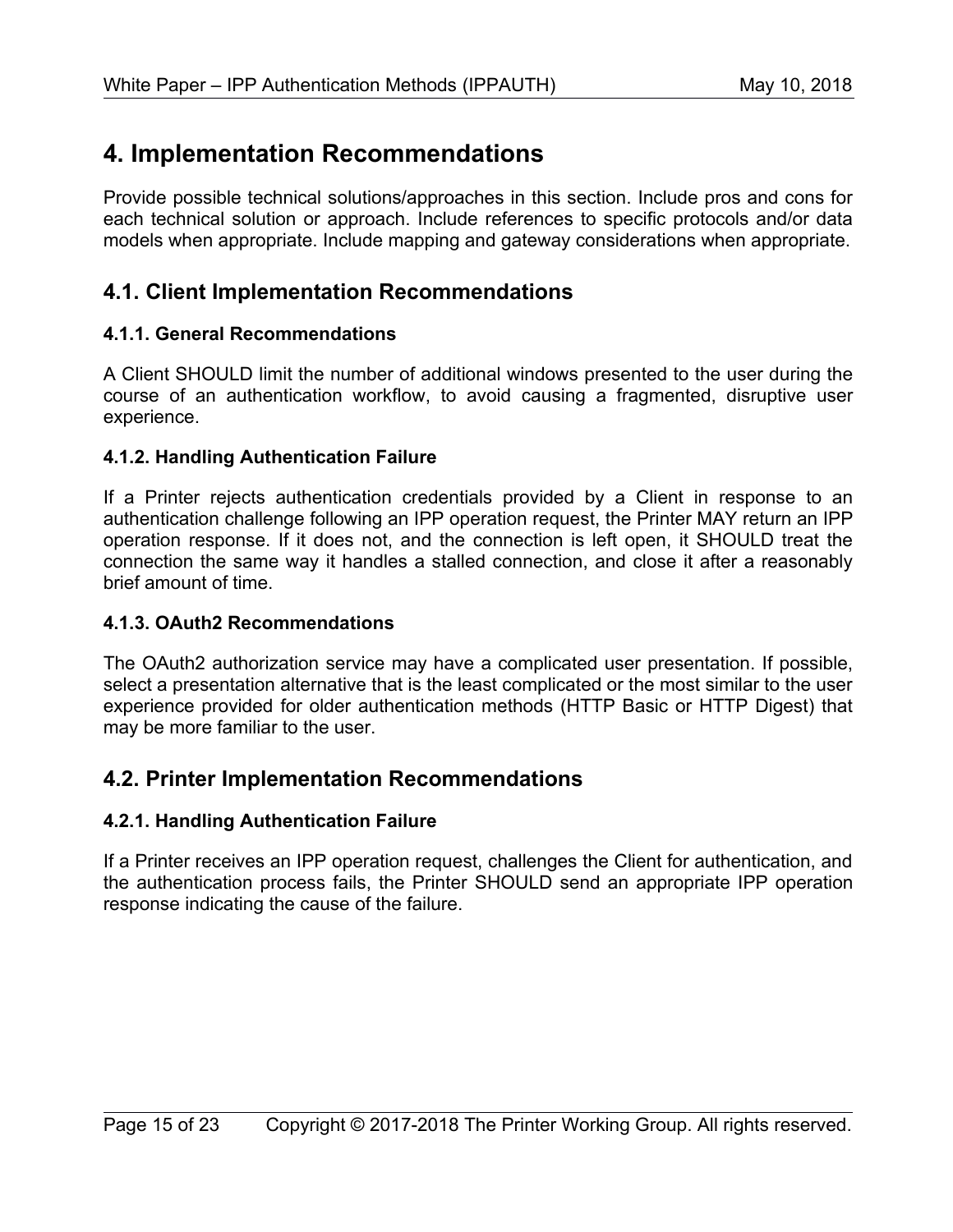#### **4.2.2. OAuth2 Recommendations**

To align with existing Client authentication user experience for HTTP Basic or HTTP Digest authentication, the OAuth2 Authentication Server SHOULD use HTTP Basic or HTTP Digest authentication rather than presenting an authentication dialog page using its own web content. If that isn't practical, an OAuth2 Authorization Service used in an IPP printing workflow SHOULD direct a Client to an authentication page that facilitates an appropriate presentation on even limited Client systems such as smart phones.

## **5. Internationalization Considerations**

For interoperability and basic support for multiple languages, conforming implementations MUST support the Universal Character Set (UCS) Transformation Format -- 8 bit (UTF-8) [\[RFC3629\]](#page-18-2) encoding of Unicode [\[UNICODE\]](#page-20-11) [\[ISO10646\]](#page-18-1) and the Unicode Format for Network Interchange [\[RFC5198\].](#page-19-9)

Implementations of this specification SHOULD conform to the following standards on processing of human-readable Unicode text strings, see:

- Unicode Bidirectional Algorithm [\[UAX9\]](#page-19-10)  left-to-right, right-to-left, and vertical
- Unicode Line Breaking Algorithm [\[UAX14\]](#page-20-10)  character classes and wrapping
- Unicode Normalization Forms [\[UAX15\]](#page-20-9)  especially NFC for [\[RFC5198\]](#page-19-9)
- Unicode Text Segmentation [\[UAX29\]](#page-20-8)  grapheme clusters, words, sentences
- Unicode Identifier and Pattern Syntax [\[UAX31\]](#page-20-7)  identifier use and normalization
- Unicode Collation Algorithm [\[UTS10\]](#page-20-6)  sorting
- Unicode Locale Data Markup Language [\[UTS35\]](#page-20-5)  locale databases

Implementations of this specification are advised to also review the following informational documents on processing of human-readable Unicode text strings:

- Unicode Character Encoding Model [\[UTR17\]](#page-20-4)  multi-layer character model
- Unicode in XML and other Markup Languages [\[UTR20\]](#page-20-3)  XML usage
- Unicode Character Property Model [\[UTR23\]](#page-20-2)  character properties
- Unicode Conformance Model [\[UTR33\]](#page-20-1)  Unicode conformance basis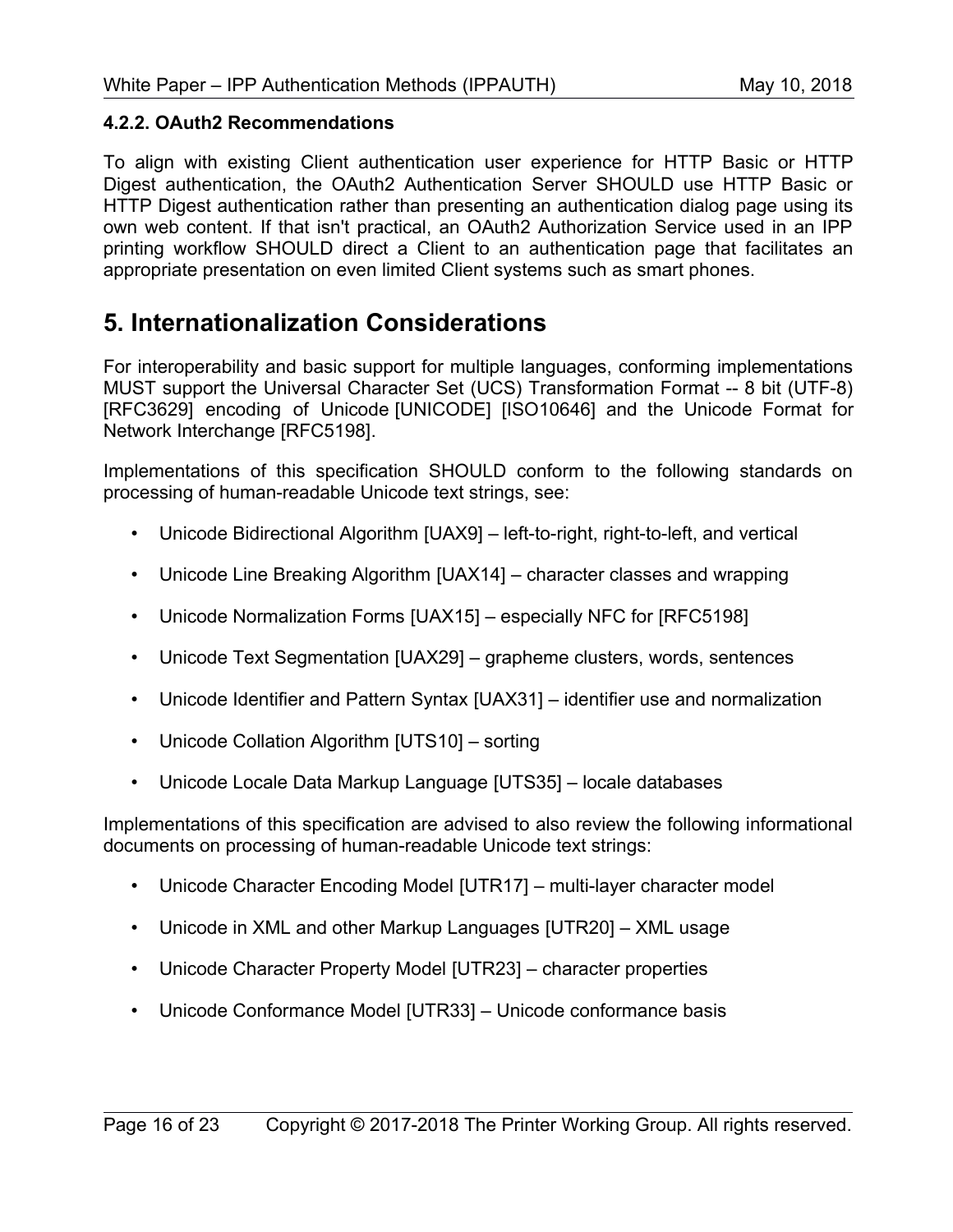## **6. Security Considerations**

### **6.1. Human-readable Strings**

Implementations of this specification SHOULD conform to the following standard on processing of human-readable Unicode text strings, see:

• Unicode Security Mechanisms [\[UTS39\]](#page-20-13) – detecting and avoiding security attacks

Implementations of this specification are advised to also review the following informational document on processing of human-readable Unicode text strings:

• Unicode Security FAQ [\[UNISECFAQ\]](#page-20-12) – common Unicode security issues

### **6.2. Client Security Considerations**

An IPP Client SHOULD follow these recommendations:

- 1. A Client SHOULD securely store at rest any personally identifiable information (PII) and authentication credentials such as passwords.
- 2. A Client SHOULD only respond to an authentication challenge over a secure connection (TLS) [\[RFC8010\]](#page-19-0)[\[RFC8011\]](#page-19-2) unless TLS is not supported over that transport (e.g. IPP USB).
- 3. A Client SHOULD validate the identity of the Printer by whatever means are available for that connection type. If the connection is secured via TLS [\[RFC8010\],](#page-19-0) the Client SHOULD validate the server's TLS certificate, match it to the originating host, and cross-check it to match the host name or IP address in the IPP URI for the target Printer. If the connection is not secured via TLS, other means may be needed.
- 4. A Client SHOULD provide a means to allow the User to examine a Printer's provided identity.
- 5. A Client SHOULD provide one or more means of notification when it is engaging with a previously encountered Printer whose identity has changed.
- 6. OAuth2 Considerations
	- 1. The recommendations in "Proof Key for Code Exchange by OAuth Public Clients" [\[RFC7636\]](#page-19-11) SHOULD be followed, since the threats described therein has been observed in practice.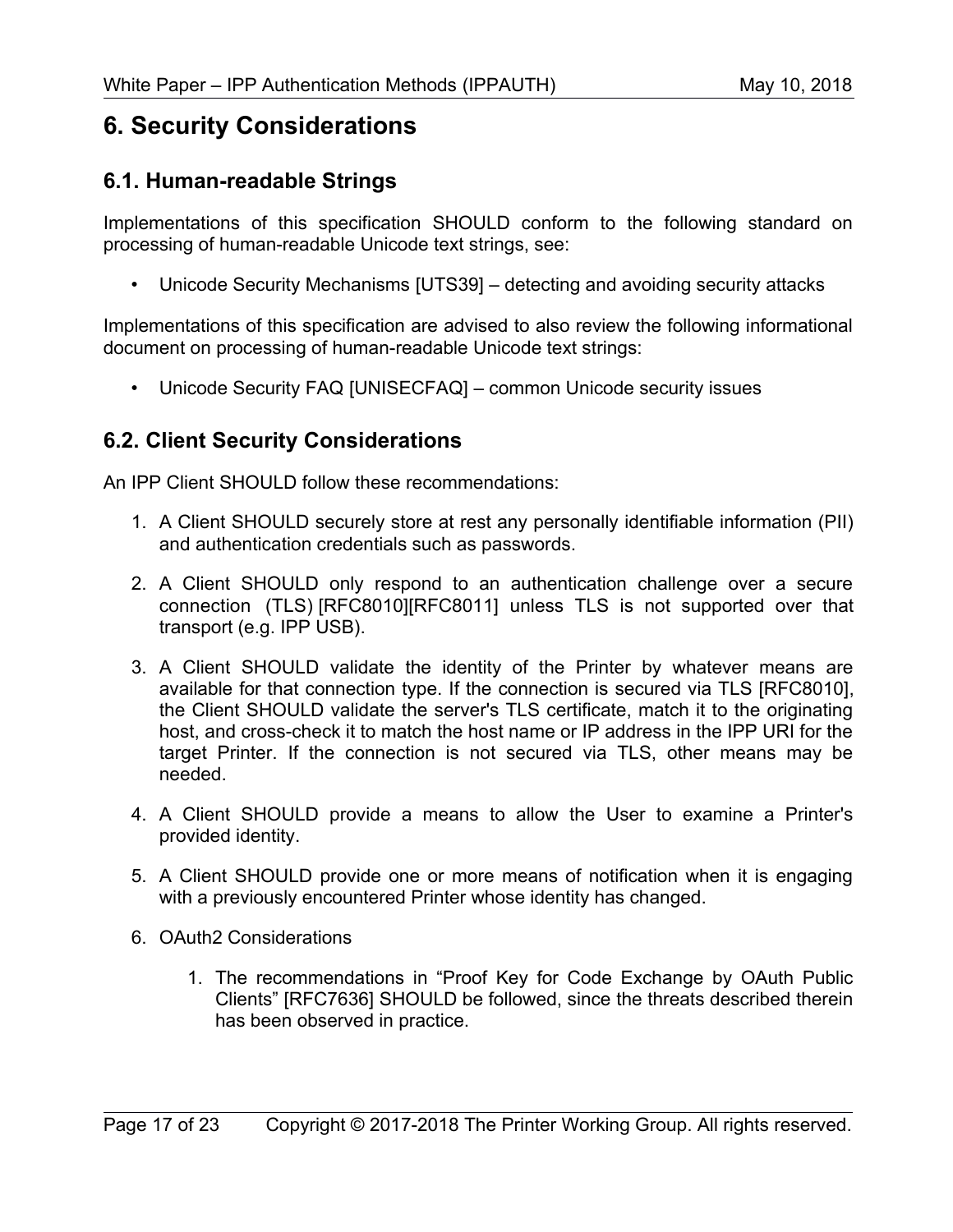2. The recommendations in "OAuth 2 for Native Apps" [\[RFC8252\]](#page-19-12) should be followed if the print system provides its own user interface presentation and controls for handling the OAuth2 authentication steps, to mitigate the risks described therein.

## **6.3. Printer Security Considerations**

An IPP Printer:

- 1. SHOULD securely store at rest any personally identifiable information (PII) and authentication credentials such as passwords that are local to the Printer.
- 2. SHOULD only challenge a Client for authentication over a secure connection (TLS) [\[RFC8010\]](#page-19-0)[\[RFC8011\]](#page-19-2) unless TLS is not supported over that transport (e.g. IPP USB).
- 3. SHOULD support User-provisioned X.509 certificates:
	- 1. The certificate persists across power cycles
	- 2. The certificate MUST NOT be automatically renewed or replaced
	- 3. The certificate has a maximum expiration of 1 year from the date of issuance
- 4. SHOULD support self-generated self-signed X.509 certificates:
	- 1. The certificate persists across power cycles
	- 2. The certificate has a minimum default expiration of 5 years from the date of issuance / generation
	- 3. The certificate is automatically renewed (regenerated), using a new private key if the previous certificate has expired
	- 4. The certificate is generated using the mDNS, DHCP and/or manually-configured DNS hostname(s) and regenerated whenever these change
	- 5. The Printer MUST be able to generate RSA certificates with a key length of 2048 bits using SHA-256 hash
	- 6. The Printer SHOULD be able to generate ECDSA certificates using the secp256r1(P-256), secp384r1 (P-384), or secp521r1 (P-521) curves and a SHA-256 hash.
	- 7. The Printer MUST NOT generate self-signed certificates using a SHA-1 hash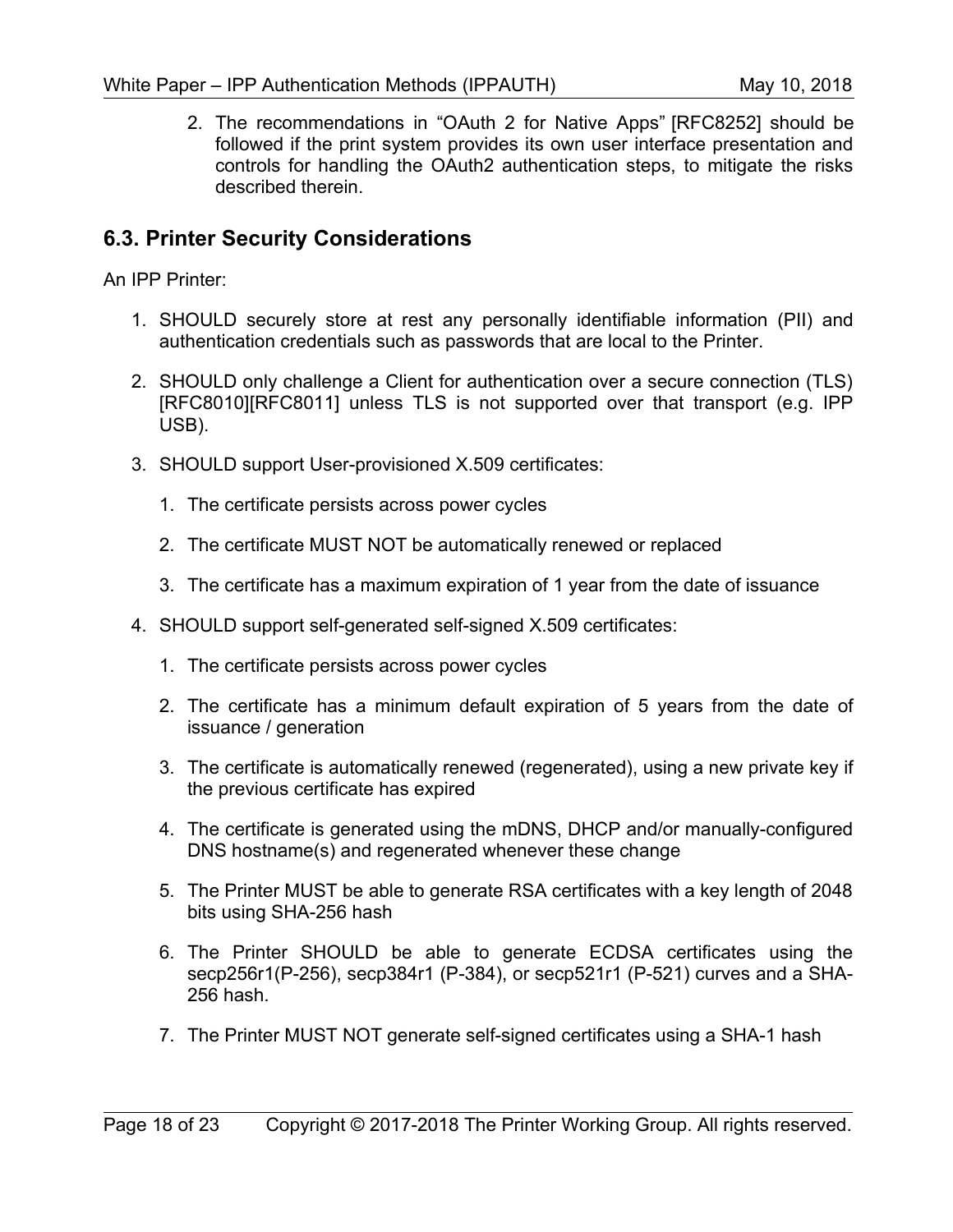# **7. References**

## **7.1. Normative References**

- [IANA-HTTP-AUTH] Hypertext Transfer Protocol (HTTP) Authentication Scheme Registry, Internet Assigned Numbers Authority, [https://www.iana.org/assignments/http-authschemes/http](https://www.iana.org/assignments/http-authschemes/http-authschemes.xml)[authschemes.xml](https://www.iana.org/assignments/http-authschemes/http-authschemes.xml)
- <span id="page-18-1"></span>[ISO10646] "Information technology -- Universal Coded Character Set (UCS)", ISO/IEC 10646:2011
- [PWG5100.12] R. Bergman, H. Lewis, I. McDonald, M. Sweet, "IPP Version 2.0, 2.1, and 2.2", PWG 5100.12-2015, October 2015, <http://ftp.pwg.org/pub/pwg/standards/std-ipp20-20151030-5100.12.pdf>
- [PWG5100.13] M. Sweet, I. McDonald, P. Zehler, "IPP: Job and Printer Extensions Set 3 (JPS3)", PWG 5100.13-2012, July 2012, [http://ftp.pwg.org/pub/pwg/candidates/cs-ippjobprinterext3v10-](http://ftp.pwg.org/pub/pwg/candidates/cs-ippjobprinterext3v10-20120727-5100.13.pdf) [20120727-5100.13.pdf](http://ftp.pwg.org/pub/pwg/candidates/cs-ippjobprinterext3v10-20120727-5100.13.pdf)
- [PWG5100.14] M. Sweet, I. McDonald, A. Mitchell, J. Hutchings, "IPP Everywhere", 5100.14-2013, January 2013, [http://ftp.pwg.org/pub/pwg/candidates/cs-ippeve10-20130128-](http://ftp.pwg.org/pub/pwg/candidates/cs-ippeve10-20130128-5100.14.pdf) [5100.14.pdf](http://ftp.pwg.org/pub/pwg/candidates/cs-ippeve10-20130128-5100.14.pdf)
- [PWG5100.19] S. Kennedy, "IPP Implementor's Guide v2.0", PWG 5100.19-2015, August 2015, [http://ftp.pwg.org/pub/pwg/candidates/cs-ippig20-](http://ftp.pwg.org/pub/pwg/candidates/cs-ippig20-20150821-5100.19.pdf) [20150821-5100.19.pdf](http://ftp.pwg.org/pub/pwg/candidates/cs-ippig20-20150821-5100.19.pdf)
- [PWG5100.SYSTEM] I. McDonald, M. Sweet, "IPP System Service v1.0", PWG 5100.SYSTEM, TBD, [https://ftp.pwg.org/pub/pwg/ipp/wd/wd](https://ftp.pwg.org/pub/pwg/ipp/wd/wd-ippsystem10-20180502.pdf)[ippsystem10-20180502.pdf](https://ftp.pwg.org/pub/pwg/ipp/wd/wd-ippsystem10-20180502.pdf)
- [RFC2817] R. Khare, S. Lawrence, "Upgrading to TLS Within HTTP/1.1", RFC 2817, May 2000,<https://www.ietf.org/rfc/rfc2817.txt>
- <span id="page-18-0"></span>[RFC3380] T. Hastings, R. Herriot, C. Kugler, H. Lewis, "Internet Printing Protocol (IPP): Job and Printer Set Operations", RFC 3380, September 2002, <https://www.ietf.org/rfc/rfc3380.txt>
- <span id="page-18-2"></span>[RFC3629] F. Yergeau, "UTF-8, a transformation format of ISO 10646", RFC 3629, November 2003,<https://www.ietf.org/rfc/rfc3629.txt>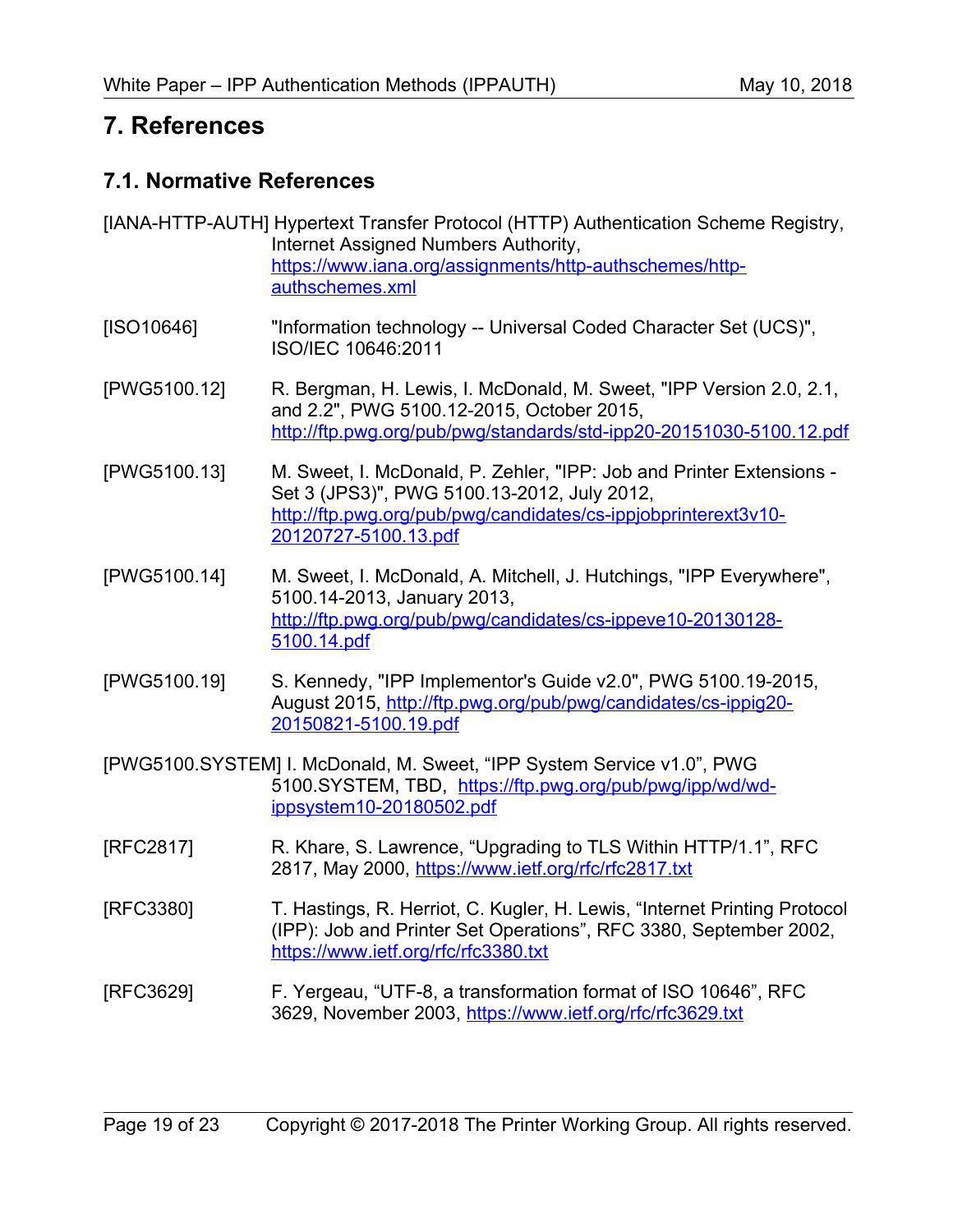<span id="page-19-12"></span><span id="page-19-11"></span><span id="page-19-10"></span><span id="page-19-9"></span><span id="page-19-8"></span><span id="page-19-7"></span><span id="page-19-6"></span><span id="page-19-5"></span><span id="page-19-4"></span><span id="page-19-3"></span><span id="page-19-2"></span><span id="page-19-1"></span><span id="page-19-0"></span>

| [RFC4559] | K. Jaganathan, L. Zhu, J. Brezak, "SPNEGO-based Kerberos and<br>NTLM HTTP Authentication in Microsoft Windows", RFC 4559, June<br>2006, https://www.ietf.org/rfc/rfc4559.txt |
|-----------|------------------------------------------------------------------------------------------------------------------------------------------------------------------------------|
| [RFC5198] | J. Klensin, M. Padlipsky, "Unicode Format for Network Interchange",<br>RFC 5198, March 2008, https://www.ietf.org/rfc/rfc5198.txt                                            |
| [RFC5246] | T. Dierks, E. Rescorla, "The Transport Layer Security (TLS) Protocol<br>Version 1.2", August 2008, https://www.ietf.org/rfc/rfc5246.txt                                      |
| [RFC6749] | D. Hardt, Ed., "The OAuth 2.0 Authorization Framework", RFC 6749,<br>October 2012, https://www.ietf.org/rfc/rfc6749.txt                                                      |
| [RFC6750] | M. Jones, D. Hardt, "The OAuth 2.0 Authorization Framework: Bearer<br>Token Usage", RFC 6750, October 2012,<br>https://www.ietf.org/rfc/rfc6750.txt                          |
| [RFC7230] | R. Fielding, J. Reschke, "Hypertext Transfer Protocol (HTTP/1.1):<br>Message Syntax and Routing", RFC 7230, June 2014,<br>https://www.ietf.org/rfc/rfc7230.txt               |
| [RFC7616] | R. Shekh-Yusef, D. Ahrens, S. Bremer, "HTTP Digest Access"<br>Authentication", RFC 7616, September 2015,<br>https://www.ietf.org/rfc/rfc7616.txt                             |
| [RFC7617] | J. Reschke, "The 'Basic' HTTP Authentication Scheme", RFC 7617,<br>September 2015, https://www.ietf.org/rfc/rfc7617.txt                                                      |
| [RFC7636] | N. Sakimura, Ed., J. Bradley, N. Agarwal, "Proof Key for Code<br>Exchange by OAuth Public Clients", RFC 7636, September 2015,<br>https://www.ietf.org/rfc/rfc7636.txt        |
| [RFC8010] | M. Sweet, I. McDonald, "Internet Printing Protocol/1.1: Encoding and<br>Transport", RFC 8010, January 2017,<br>https://www.ietf.org/rfc/rfc8010.txt                          |
| [RFC8011] | M. Sweet, I. McDonald, "Internet Printing Protocol/1.1: Model and<br>Semantics", RFC 8011, January 2017,<br>https://www.ietf.org/rfc/rfc8011.txt                             |
| [RFC8252] | W. Denniss, J. Bradley, "OAuth 2.0 for Native Apps", RFC 8252,<br>October 2017, https://www.ietf.org/rfc/rfc8252.txt                                                         |
| [UAX9]    | Unicode Consortium, "Unicode Bidirectional Algorithm", UAX#9, May<br>2016, http://www.unicode.org/reports/tr9                                                                |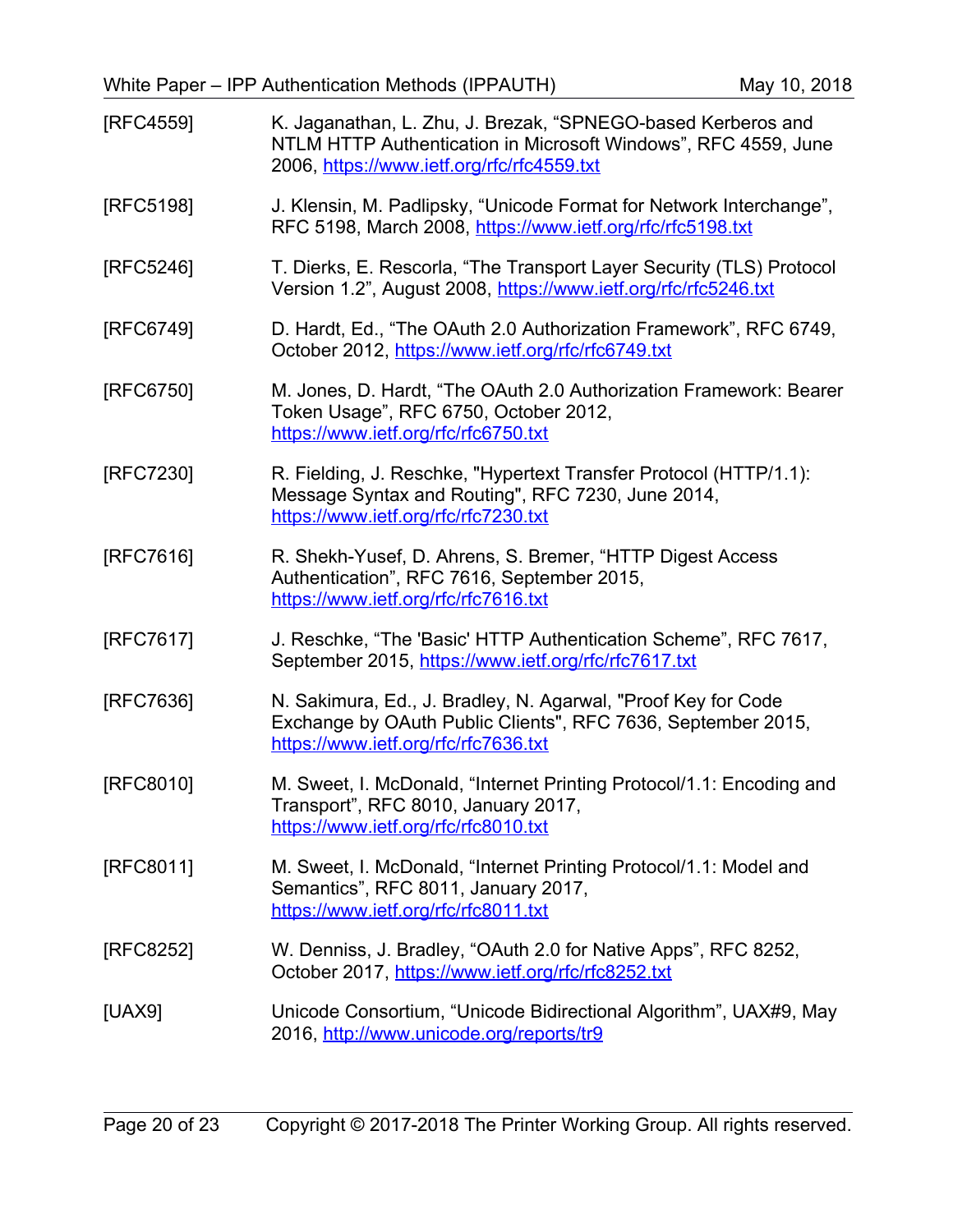<span id="page-20-11"></span><span id="page-20-10"></span><span id="page-20-9"></span><span id="page-20-8"></span><span id="page-20-7"></span>

| [UAX14]        | Unicode Consortium, "Unicode Line Breaking Algorithm", UAX#14,<br>June 2016, http://www.unicode.org/reports/tr14        |
|----------------|-------------------------------------------------------------------------------------------------------------------------|
| [UAX15]        | Unicode Consortium, "Normalization Forms", UAX#15, February 2016,<br>http://www.unicode.org/reports/tr15                |
| [UAX29]        | Unicode Consortium, "Unicode Text Segmentation", UAX#29, June<br>2016, http://www.unicode.org/reports/tr29              |
| [UAX31]        | Unicode Consortium, "Unicode Identifier and Pattern Syntax",<br>UAX#31, May 2016, http://www.unicode.org/reports/tr31   |
| [UNICODE]      | The Unicode Consortium, "Unicode® 10.0.0", June 2017,<br>http://unicode.org/versions/Unicode10.0.0/                     |
| [UTS10]        | Unicode Consortium, "Unicode Collation Algorithm", UTS#10, May<br>2016, http://www.unicode.org/reports/tr10             |
| <b>[UTS35]</b> | Unicode Consortium, "Unicode Locale Data Markup Language",<br>UTS#35, October 2016, http://www.unicode.org/reports/tr35 |
| [UTS39]        | Unicode Consortium, "Unicode Security Mechanisms", UTS#39, June<br>2016, http://www.unicode.org/reports/tr39            |

## <span id="page-20-13"></span><span id="page-20-6"></span><span id="page-20-5"></span>**7.2. Informative References**

<span id="page-20-12"></span><span id="page-20-4"></span><span id="page-20-3"></span><span id="page-20-2"></span><span id="page-20-1"></span><span id="page-20-0"></span>

| [IPPGUPA]      | S. Kennedy, "IPP Get-User-Printer-Attributes (GUPA)", December<br>2017, https://ftp.pwg.org/pub/pwg/ipp/registrations/reg-ippgupa-<br>20171214.pdf |
|----------------|----------------------------------------------------------------------------------------------------------------------------------------------------|
| [UNISECFAQ]    | Unicode Consortium "Unicode Security FAQ", November 2016,<br>http://www.unicode.org/fag/security.html                                              |
| [UTR17]        | Unicode Consortium "Unicode Character Encoding Model", UTR#17,<br>November 2008, http://www.unicode.org/reports/tr17                               |
| [UTR20]        | Unicode Consortium "Unicode in XML and other Markup Languages",<br>UTR#20, January 2013, http://www.unicode.org/reports/tr20                       |
| <b>[UTR23]</b> | Unicode Consortium "Unicode Character Property Model", UTR#23,<br>May 2015, http://www.unicode.org/reports/tr23                                    |
| <b>[UTR33]</b> | Unicode Consortium "Unicode Conformance Model", UTR#33,<br>November 2008, http://www.unicode.org/reports/tr33                                      |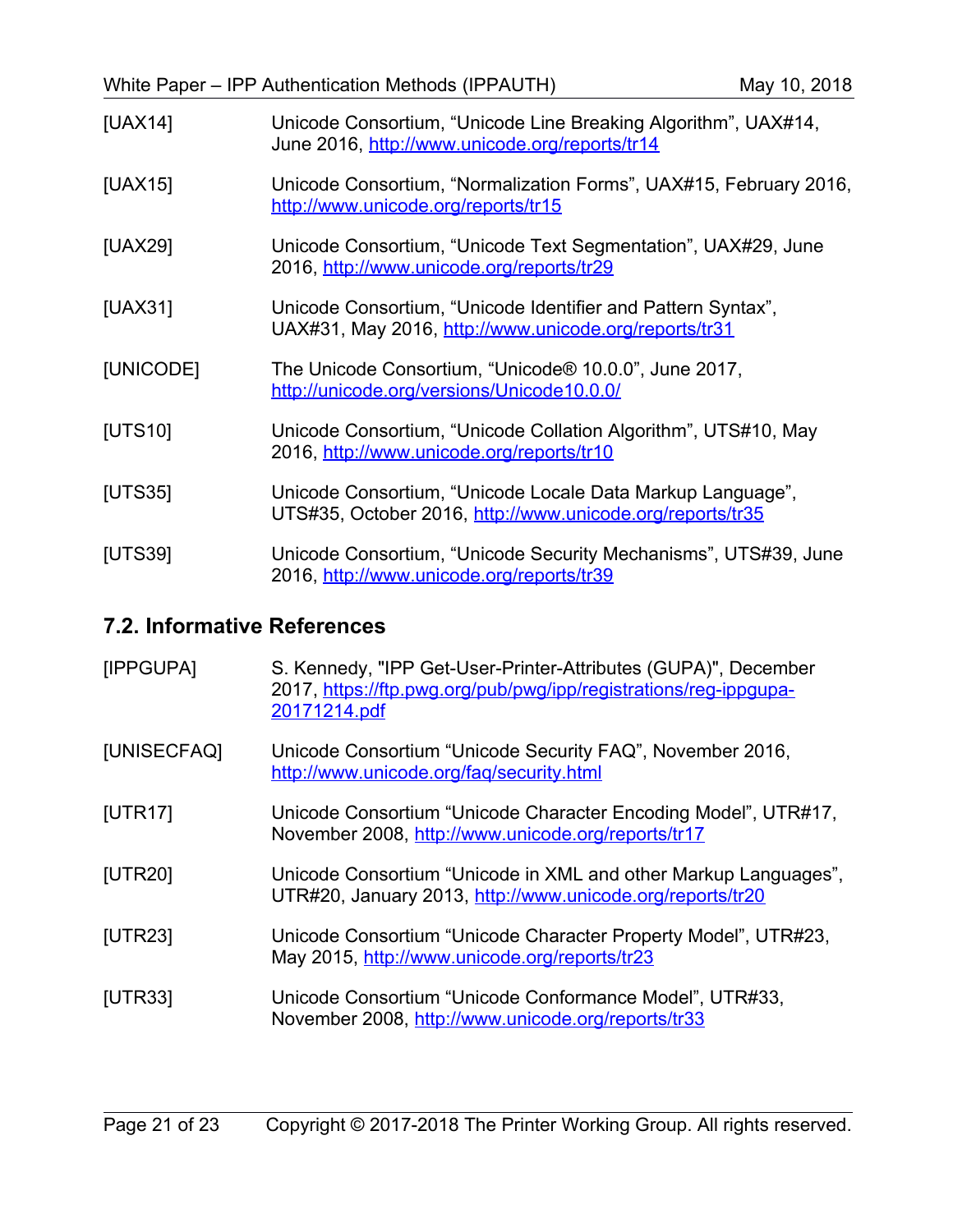# **8. Authors' Addresses**

Primary authors:

Smith Kennedy HP Inc. 11311 Chinden Blvd. Boise ID 83714 [smith.kennedy@hp.com](mailto:smith.kennedy@hp.com)

<span id="page-21-0"></span>Michael Sweet Apple Inc. One Apple Park Way MS 111-HOMC Cupertino, CA 95014 [msweet@apple.com](mailto:msweet@apple.com)

The authors would also like to thank the following individuals for their contributions to this standard:

Ira McDonald – High North, Inc.

# **9. Change History**

## **9.1. May 10, 2018**

Updated figures 6 and 7 (relating to OAuth2) to add a note indicating where the Printer might be able to acquire a user identifier suitable for making policy choices. Also made a few minor editorial updates.

## **9.2. April 30, 2018**

Changed to Apache OpenOffice template. Added Mike Sweet as a co-author since he has contributed a great deal of content to the document. Resolved all "to-do" highlighted areas and resolved issues identified in the February 2018 vF2F minutes [\(https://ftp.pwg.org/pub/pwg/ipp/minutes/ippv2-f2f-minutes-20180207.pdf\)](https://ftp.pwg.org/pub/pwg/ipp/minutes/ippv2-f2f-minutes-20180207.pdf):

- Added sequence diagram for X.509 client authentication
- Added sequence diagram for hybrid 'oauth' / 'digest' authentication
- Many other changes